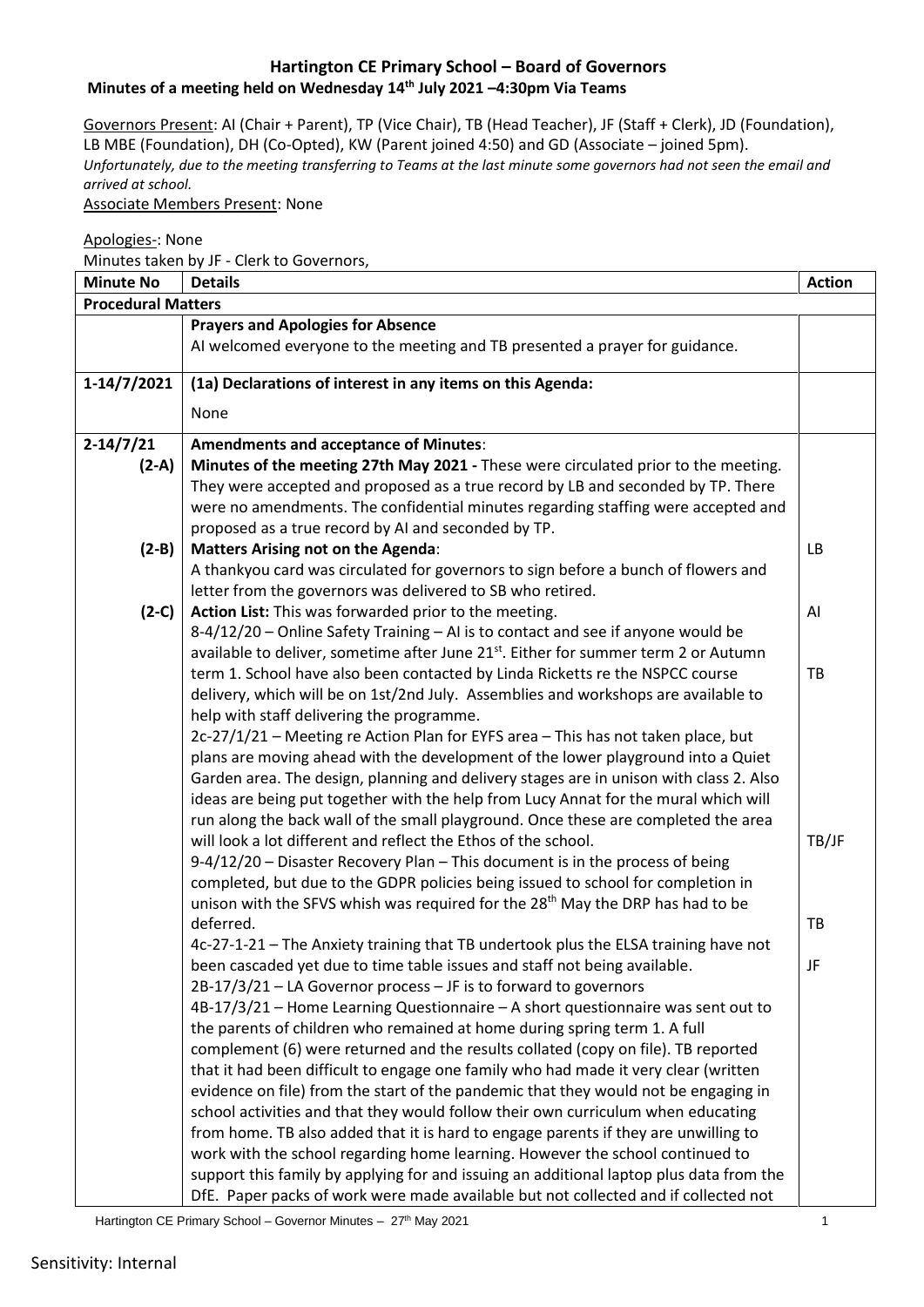|             | completed. Information regarding the content of the learning platform continued to             |           |
|-------------|------------------------------------------------------------------------------------------------|-----------|
|             | be sent out daily. Contact was maintained with this family but due to the lack of              |           |
|             | engagement with school work in any format TB proposed that she would undertake a               |           |
|             | home school visit, whilst maintaining government guidelines. This family then began,           |           |
|             | towards the end of the lock down, to access a few generic platform activities and              |           |
|             | individual lessons. At present this family hasn't attended parent consultations due to         |           |
|             | another commitment, so an additional date is to be arranged. This is planned for the           |           |
|             | final term and will include discussions regarding progress and attainment both                 |           |
|             | academically and emotionally since their return to school following this period of             |           |
|             | absence from school. Another family that remained at home had paper packs                      |           |
|             | delivered every Tuesday by JF when she also collected completed work. They                     |           |
|             | accessed the platform for interactive work and catch up meeting with other pupils              |           |
|             | and class teacher. One child returned to school slightly earlier due to Health issues          |           |
|             | following a consultation with parents.                                                         |           |
|             | The twice yearly whole school parent questionnaire has also been sent out for                  | JF        |
|             | completion, prior to the parent consultations. Approximately 70%, have been                    |           |
|             | returned. A further reminder will be sent to parents and if no more replies are                |           |
|             | received by 18 <sup>th</sup> June then the current questionnaires will be analysed and results |           |
|             | cascaded to governors and parents. Parent Governors are to speak to parents, while             | AI & KW   |
|             |                                                                                                |           |
|             | waiting to collect the children in the evenings after school, regarding their interaction      |           |
|             | with school and completion of paperwork to promote a stronger working relationship             |           |
|             | between parents and the governing body of the school. The completion of 'Parent                | JF        |
|             | View' prior to Ofsted was also discussed and JF is to send out a reminder to parents           |           |
|             | asking them to go on and complete.                                                             |           |
|             | TP asked if the PTA was still operational. TB & AI both replied that they had been             |           |
|             | informed by the Chair of PTA that it was not. JF stated that as treasurer she was              | JF        |
|             | unaware of this decision. JF was to speak to Anna Wardle (Chairperson) regarding this          |           |
|             | matter and the possibility of writing a letter to all parents with the potential for re        |           |
|             | starting the PTA in September. Due to pupils leaving school at the end of this                 |           |
|             | academic year, the chair person and another main supporter of the PTA will no longer           |           |
|             | be in a position to re-run for office. JF stated that due to Covid, meetings or fund           |           |
|             | raising hadn't taken place but the school has not requested any funding. .                     | <b>KW</b> |
|             | 4B-17-3-21 - Monkey Survey - It was felt that these were not GDPR safe. KW is to               |           |
|             | send the link to another system that the health service use (and is felt secure) as a          |           |
|             | possible source to create your own questionnaires.                                             |           |
|             | 8-17/3/21 - Question re SIAMS report from LB/DH training - Due to time constraints             |           |
|             | this action has been removed.                                                                  |           |
|             | It was agreed that the next two agenda items would be discussed at the end of the              |           |
|             | meeting.                                                                                       |           |
|             |                                                                                                |           |
| 3-27/5/2021 | Head Teachers report - Verbal                                                                  |           |
|             |                                                                                                |           |
| 4-27/5/2021 | Finance/Budget year 2021/22                                                                    |           |
| 5-27/5/2021 | <b>Curriculum</b>                                                                              |           |
| $(5-A)$     | Numeracy, Literacy and EYFS reports (Copies on file)                                           |           |
|             | These were circulated prior to the meeting to inform governors of the progress being           |           |
|             | achieved on the partial curriculum that is being taught since the return from lock             |           |
|             | down. No questions were raised. TB reported that one of the key focus in 2021/22               |           |
|             | academic year will be numeracy, based on whole school assessment of pupil progress             |           |
|             | and attainment. She felt that reading (due to Accelerated Reader) and writing were             |           |
|             | doing well. Y5/6 pupils undertook mock SAT's tests following their request and all             |           |
|             | pupils achieved expected or above expected levels in reading, SPAG and numeracy.               |           |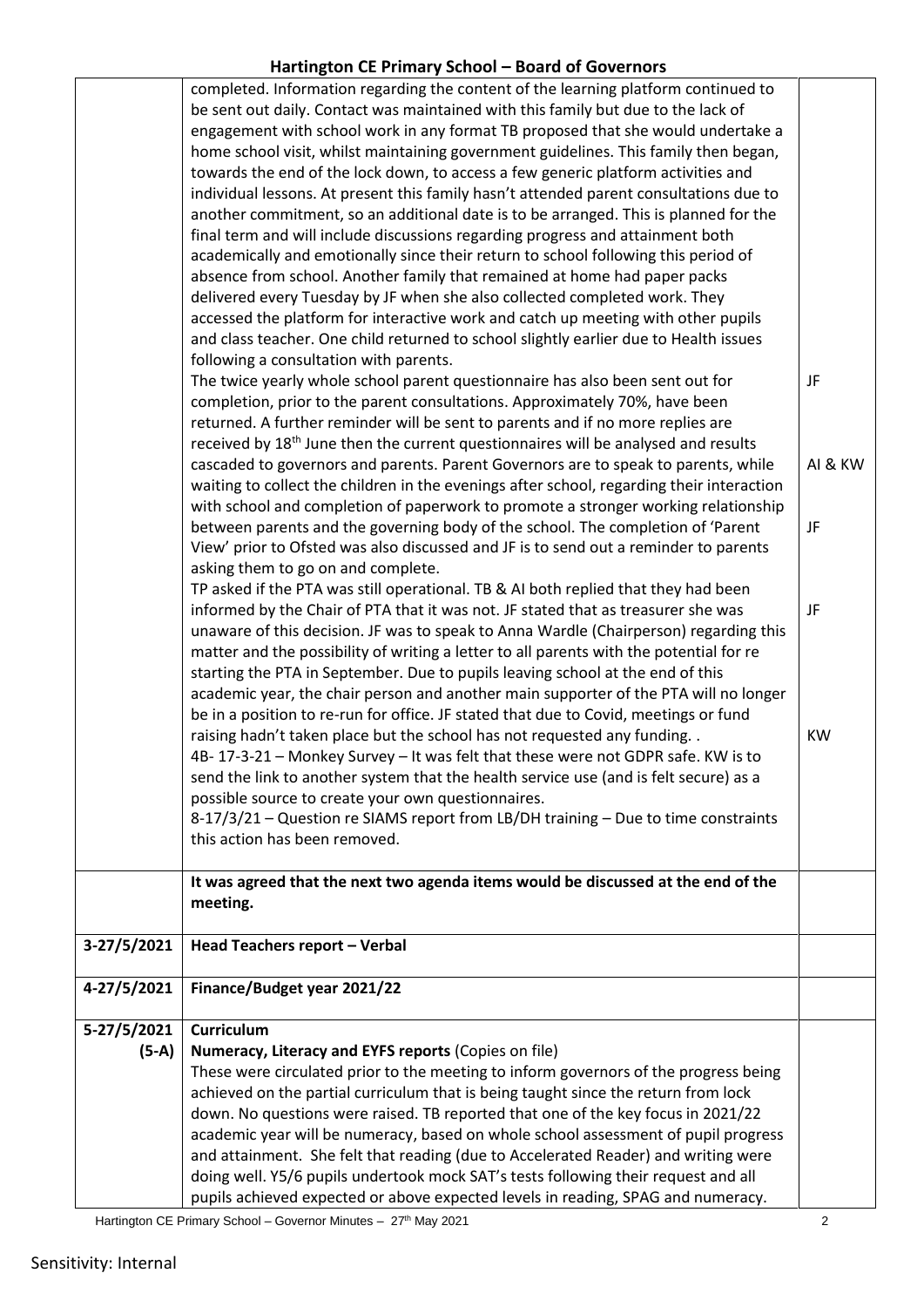| $(5-b)$     | Teacher assessment of writing also produced the same results. Y2 pupils are all<br>working within expected levels. It was felt that the introduction of the Nurture<br>Programme, Positive Support and ELSA has helped our pupils grow in confidence and<br>has had a huge impact on their emotional and mental health and well-being, which in<br>turn has support their engagement with the curriculum.<br>AI stated that her child had thoroughly enjoyed the Nurture Group sessions.<br>KW said her child had cried because the sessions had now been completed.<br>TB reported that the introduction of drafting written work on white boards and being<br>able to edit/correct their work has had a huge impact on writing ie: sustained writing,<br>content and inclusion of SPAG (Spelling, Punctuation and Grammar). Key skills (times<br>tables, doubles, number bonds, spellings etc are practiced every morning on their<br>I-pads and this allows pupils to set their own targets. The re-introduction of sticker<br>charts and prizes has also helped to build confidence and self-esteem. It is felt that all<br>the pupils are applying their knowledge and making various degrees of progress.<br>The Nurture Facilitator (Sarah Assanti) reported how caring and considerate the<br>children were with each other and how she and Julie had enjoyed their time in the<br>school. TB is to ask her to write a report to that effect. Boxall Profiles were completed<br>at the start of the programme and will be completed again now the sessions have<br>completed. This is to identify the impact the programme has had on individual pupils.<br>Part of the Ofsted inspection will be looking at what we have done for our pupils<br>during and since the Covid pandemic and their return to school. The Senior Link<br>Advisor has contacted the school on numerous occasions throughout the pandemic<br>and stated that the authorities were very much aware of what the school had done<br>during the lock down's. The Link Advisor - Paul Hunter - has also spoken to this advisor<br>in positive terms regarding the school and use of catch up funding to support our<br>pupils wellbeing and academic progress.<br>RE (Collective Worship) report was sent out prior to the meeting, no questions were<br>raised (Copy on file). TB, MT & CMcG are in the process of writing the SIAMS<br>documentation. Unfortunately, following numerous SIAMS trainings that staff have<br>attended it is felt by all that the expectations within the document to present to<br>inspectors keeps altering, making it difficult to compile<br>At the present time MT & TB deliver RE in class 1 and CMcG in class 2. CMcG has a<br>degree in RE and its theology. KW reported that her child came home talking about<br>the content of the RE lesson for the first time since CMcG has begun teaching the<br>subject. MT & TB undertake the Collective Worships across the school using the<br>'Roots and Fruits' books 1 & 2 as recommended by the Diocese.<br>The Mural that is planned for the small playground is to reflect the schools 'Vision'<br>and is to be a little bit like 'Where's Wally', every time you look at it you will see<br>something different. It will depict the schools past, present, future making links to<br>how the school fits into the local and wider communities. CMcG is also to support this<br>project through making links with the Understanding Christianity Frieze depicting<br>Christianity within the world.<br>Another key area of development in the SIP for 2021/22 will be IT. | TB |
|-------------|-----------------------------------------------------------------------------------------------------------------------------------------------------------------------------------------------------------------------------------------------------------------------------------------------------------------------------------------------------------------------------------------------------------------------------------------------------------------------------------------------------------------------------------------------------------------------------------------------------------------------------------------------------------------------------------------------------------------------------------------------------------------------------------------------------------------------------------------------------------------------------------------------------------------------------------------------------------------------------------------------------------------------------------------------------------------------------------------------------------------------------------------------------------------------------------------------------------------------------------------------------------------------------------------------------------------------------------------------------------------------------------------------------------------------------------------------------------------------------------------------------------------------------------------------------------------------------------------------------------------------------------------------------------------------------------------------------------------------------------------------------------------------------------------------------------------------------------------------------------------------------------------------------------------------------------------------------------------------------------------------------------------------------------------------------------------------------------------------------------------------------------------------------------------------------------------------------------------------------------------------------------------------------------------------------------------------------------------------------------------------------------------------------------------------------------------------------------------------------------------------------------------------------------------------------------------------------------------------------------------------------------------------------------------------------------------------------------------------------------------------------------------------------------------------------------------------------------------------------------------------------------------------------------------------------------------------------------------------------------------------------------------------------------------------------------------------------------------------------------------------------------------------------------------------------------------------------------------------------------------------------------------------------------------------------------------------------------------------------------------------------------------------------------------------------------------------------------------------------------------------------------------------------------------------------------------------------------------------------------------------------------------------|----|
| 6-27/5/2021 | <b>SEND</b><br>Report was sent out prior to the meeting, no questions were raised (Copy on file).                                                                                                                                                                                                                                                                                                                                                                                                                                                                                                                                                                                                                                                                                                                                                                                                                                                                                                                                                                                                                                                                                                                                                                                                                                                                                                                                                                                                                                                                                                                                                                                                                                                                                                                                                                                                                                                                                                                                                                                                                                                                                                                                                                                                                                                                                                                                                                                                                                                                                                                                                                                                                                                                                                                                                                                                                                                                                                                                                                                                                                                                                                                                                                                                                                                                                                                                                                                                                                                                                                                                             |    |
|             |                                                                                                                                                                                                                                                                                                                                                                                                                                                                                                                                                                                                                                                                                                                                                                                                                                                                                                                                                                                                                                                                                                                                                                                                                                                                                                                                                                                                                                                                                                                                                                                                                                                                                                                                                                                                                                                                                                                                                                                                                                                                                                                                                                                                                                                                                                                                                                                                                                                                                                                                                                                                                                                                                                                                                                                                                                                                                                                                                                                                                                                                                                                                                                                                                                                                                                                                                                                                                                                                                                                                                                                                                                               |    |
| 7-27/5/2021 | PE & SSPF<br>A report on the PE & SSPF was compiled by LB and forwarded to governors prior to<br>the meeting (Copy on file).                                                                                                                                                                                                                                                                                                                                                                                                                                                                                                                                                                                                                                                                                                                                                                                                                                                                                                                                                                                                                                                                                                                                                                                                                                                                                                                                                                                                                                                                                                                                                                                                                                                                                                                                                                                                                                                                                                                                                                                                                                                                                                                                                                                                                                                                                                                                                                                                                                                                                                                                                                                                                                                                                                                                                                                                                                                                                                                                                                                                                                                                                                                                                                                                                                                                                                                                                                                                                                                                                                                  |    |
| 8-27/5/2021 | <b>Policies</b>                                                                                                                                                                                                                                                                                                                                                                                                                                                                                                                                                                                                                                                                                                                                                                                                                                                                                                                                                                                                                                                                                                                                                                                                                                                                                                                                                                                                                                                                                                                                                                                                                                                                                                                                                                                                                                                                                                                                                                                                                                                                                                                                                                                                                                                                                                                                                                                                                                                                                                                                                                                                                                                                                                                                                                                                                                                                                                                                                                                                                                                                                                                                                                                                                                                                                                                                                                                                                                                                                                                                                                                                                               |    |
|             | Policies have been sent out to the FGB over the period between 22nd April and 27 <sup>th</sup><br>May for approval. This included: *Extremism & Radicalisation; *Peer on Peer abuse; *                                                                                                                                                                                                                                                                                                                                                                                                                                                                                                                                                                                                                                                                                                                                                                                                                                                                                                                                                                                                                                                                                                                                                                                                                                                                                                                                                                                                                                                                                                                                                                                                                                                                                                                                                                                                                                                                                                                                                                                                                                                                                                                                                                                                                                                                                                                                                                                                                                                                                                                                                                                                                                                                                                                                                                                                                                                                                                                                                                                                                                                                                                                                                                                                                                                                                                                                                                                                                                                        |    |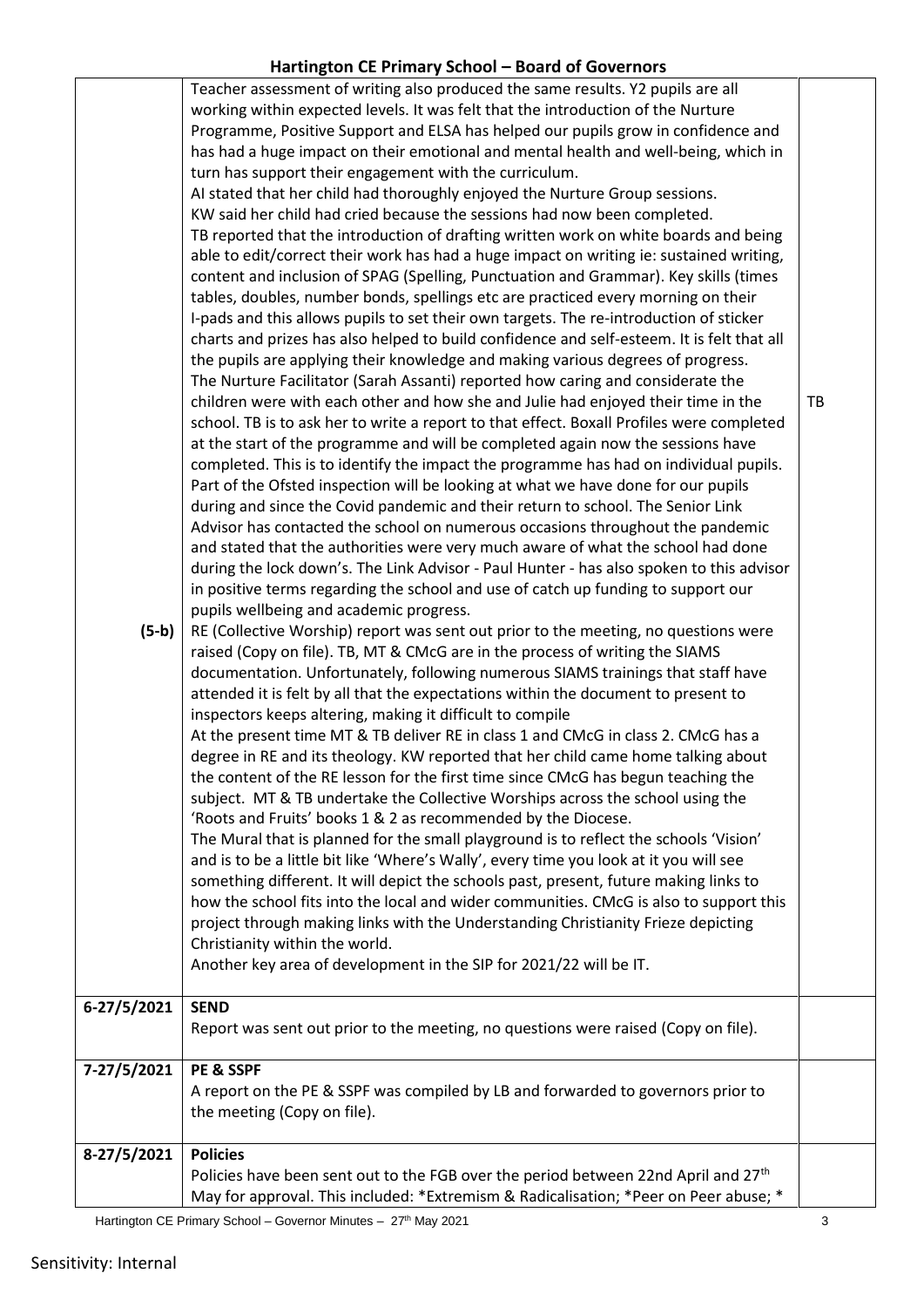| Private Fostering; *Admissions; * Acceptable use of ICT; *Force Restraint; Recruitment                                                                                 |  |
|------------------------------------------------------------------------------------------------------------------------------------------------------------------------|--|
| & Selection; *Policy & Protocol for remote communication.                                                                                                              |  |
| GDPR policies: *Bring your own device/Use your own device; * Data Protection                                                                                           |  |
| framework; * Data Protection policy for schools including Annexes 1; * IT Security and                                                                                 |  |
| Acceptable use; *Off site working procedure; *Remote learning; *Social Media;                                                                                          |  |
| *Special Category Data policy; *Pupil Privacy Notice; * Workforce Privacy Notice;                                                                                      |  |
| *Governors Privacy Notice; and *Retention Schedule Policy.                                                                                                             |  |
| * Private Fostering 2021: * Separated Parents: * Attendance; and * Access &                                                                                            |  |
|                                                                                                                                                                        |  |
| Inclusion; * Collective Worship Policy.                                                                                                                                |  |
| Policy queries: Questions in Red, Replies in Blue                                                                                                                      |  |
| Peer -on Peer abuse questions - Have cut and pasted below - how do the governors do this?                                                                              |  |
| The governing body should undertake an audit activity to help assess the effectiveness of the<br>school and its processes in tackling all forms of peer on peer abuse. |  |
|                                                                                                                                                                        |  |
| Talking to the school council. Be familiar with the school policy, Audit of safe and areas                                                                             |  |
| considered vulnerable 'Hot Spots' eg: Toilets/cloakroom. What do the school do to alleviate                                                                            |  |
| Hot Spots eg: Staff monitoring, Buddy system. Activities undertaken regarding bullying and                                                                             |  |
| how it links to Collective Worship and E-Safety. Identification of lead Health & Safety Governor                                                                       |  |
| (perhaps you Liz as you are the governor who is in school the most as PE governor)                                                                                     |  |
|                                                                                                                                                                        |  |
| <b>Recruitment and selection Policy</b>                                                                                                                                |  |
| Once it has been determined to recruit to a vacant post, a panel will be set up in accordance                                                                          |  |
| with the Governing Body's policy. (Insert here your own decision, following Governing Body                                                                             |  |
| consideration of School Staffing Regulations 2003). What does this mean?<br>DH asked the same question                                                                 |  |
|                                                                                                                                                                        |  |
| Based on the below (Copied and pasted from Schools Staffing Regulations 2009 and the                                                                                   |  |
| information on page 4 ie: bullet points at the top of the page, we have to determine what                                                                              |  |
| process we are going to follow when we recruit.                                                                                                                        |  |
|                                                                                                                                                                        |  |
| <b>Safer recruitment training</b>                                                                                                                                      |  |
| 9. With effect from 1st January 2010, the governing body must ensure that-                                                                                             |  |
| (a) any person who interviews an applicant for any post under these Regulations has                                                                                    |  |
| completed the safer recruitment training; or                                                                                                                           |  |
| (b) in the case where-                                                                                                                                                 |  |
| (i) a selection panel is appointed for that purpose under regulation 15 or 26; or                                                                                      |  |
| (ii) the governing body delegates the appointment of a member of staff to two or more                                                                                  |  |
| governors or one or more governors and the head teacher under regulation 4(1),                                                                                         |  |
| at least one member of that panel or group has completed the safer recruitment training.                                                                               |  |
| Amendment of the School Governance (Procedures) (England) Regulations 2003                                                                                             |  |
| 10. The School Governance (Procedures) (England) Regulations 2003(b) are amended as                                                                                    |  |
| follows-                                                                                                                                                               |  |
| (a) in regulation 16, for paragraph (1) substitute-                                                                                                                    |  |
| "(1) Subject to regulation 17 of these Regulations, regulation 3(2) of the Religious Character of                                                                      |  |
| Schools (Designation Procedure) Regulations 1998 (a) and regulation 6 of the Education                                                                                 |  |
| (School Government) (Terms of Reference) (England) Regulations 2000(b), the governing body                                                                             |  |
| may delegate any of its functions to-                                                                                                                                  |  |
| (a) a committee;                                                                                                                                                       |  |
| (b) any governor other than a governor who is the head teacher; or<br>(c) where the function being delegated does not directly concern the head teacher, the           |  |
| head teacher (whether or not he is a governor).";                                                                                                                      |  |
| (b) in regulation 17, after paragraph (4) insert-                                                                                                                      |  |
| "(5) The governing body may not delegate functions relating to powers conferred, and the                                                                               |  |
|                                                                                                                                                                        |  |
|                                                                                                                                                                        |  |
| duties imposed, on governing bodies by or under the School Staffing (England) Regulations                                                                              |  |
| 2009(c) save as provided in those Regulations.".                                                                                                                       |  |
| <b>Remote learning</b>                                                                                                                                                 |  |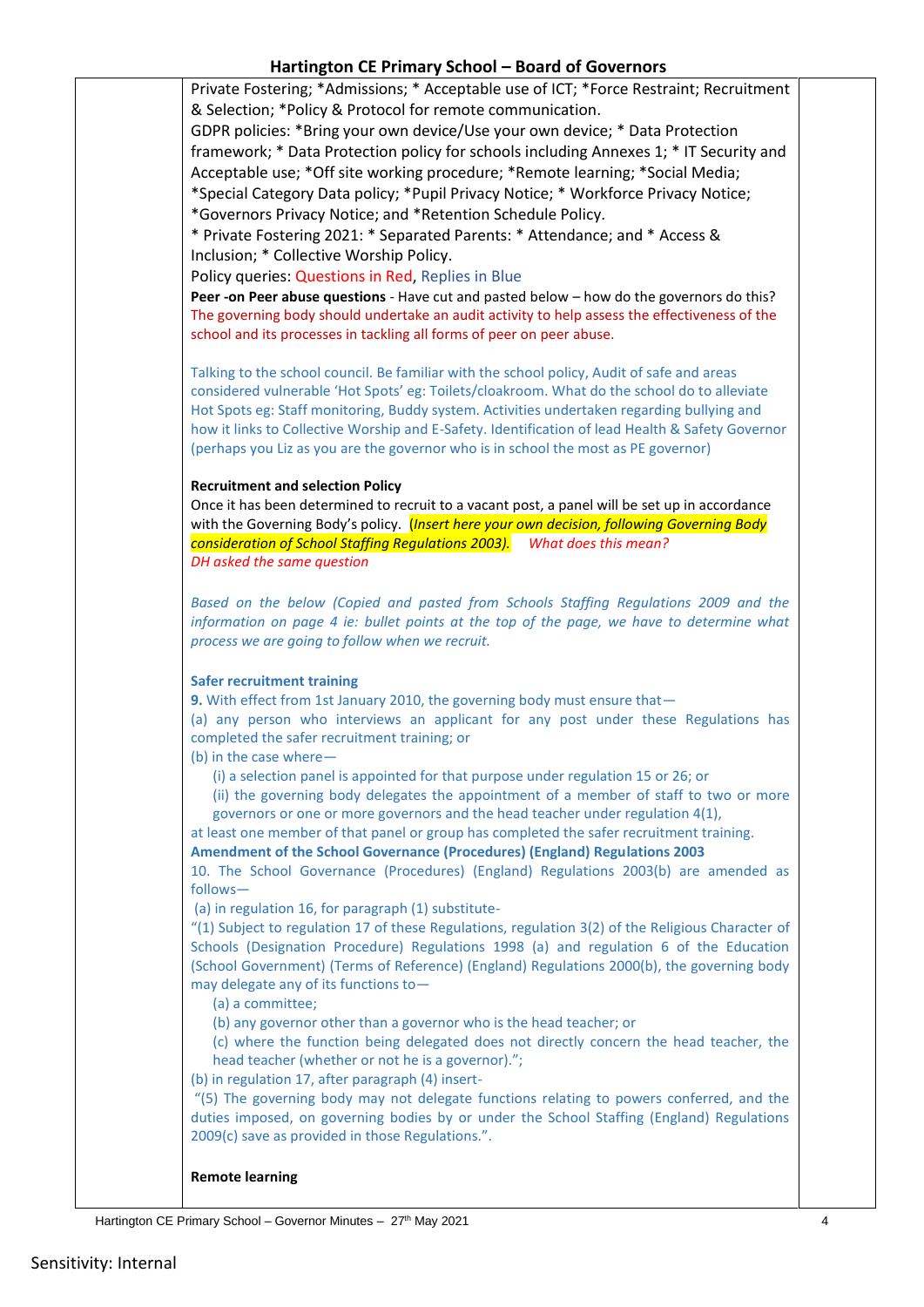|           | <b>Hartington CETTIMATY SCHOOL</b> Board of Governors                                                 |
|-----------|-------------------------------------------------------------------------------------------------------|
|           | 13.6.3 If a pupil is provided with school-owned equipment, the pupil and their parent will            |
|           | need to sign the [Acceptable Use Agreement] on receipt of the equipment. Do we have a copy            |
| of this?  | Yes                                                                                                   |
|           |                                                                                                       |
|           |                                                                                                       |
| 13.12.2   | Our governing body is responsible for:- should we have these 3 points - somehow                       |
|           | highlighted with governors - how do we check this? sorry                                              |
|           |                                                                                                       |
|           |                                                                                                       |
| $\bullet$ | Ensuring that the school has robust risk management procedures in place.                              |
| $\bullet$ | Ensuring that the school has a business continuity plan in place, where required.                     |
|           | Evaluating the effectiveness of the school's remote learning arrangements including                   |
|           | to ensure that the curriculum remains fully accessible and inclusive to all.                          |
|           |                                                                                                       |
|           | Questionnaire to parents and staff.                                                                   |
|           |                                                                                                       |
|           | <b>Off Site Working Procedure Policy</b>                                                              |
|           | 8.4 Transporting                                                                                      |
|           | left in sight-site in vehicles this does not make sense                                               |
|           | Extra word (site) noted and deleted                                                                   |
|           |                                                                                                       |
|           | I have commented on all the yellow highlighted link assume that these will be added?                  |
|           | All links will be added once uploaded to the web site                                                 |
|           | 1-Data Protection-link? - P6; P15 - why does it say Taken? In header of column; 'Taken?'              |
|           | should be in header of column one not two.                                                            |
|           | P18-A3.7 Template-do governors (Chair) need to sign this?- if so when ?-May 19 <sup>th</sup> ?        |
|           |                                                                                                       |
|           | Yes this will eventually require signing but there is a lot of work to be completed with it before    |
|           | then. The Data Protection Impact assessment template is six pages long with lots of questions         |
|           | to be answered. I think I may need DCC's Claire Archibald DPO to help                                 |
|           | 3- Workforce- P4 - link                                                                               |
| see above |                                                                                                       |
|           |                                                                                                       |
|           | 10- Governors- P4 - 10.5 link                                                                         |
|           | see above                                                                                             |
|           | 4- Retention- P8- 4.6 link;<br>Governor Body- refers to all Agendas and minutes which we              |
|           | receive from you electronically being destroyed -does that mean we have to delete?-                   |
|           | See above. With regard to minutes and agendas, these are all sent to your school email so             |
|           |                                                                                                       |
|           | are secure. Any printed copies should be destroyed either by burning or cross shredding. If           |
|           | they are saved from your emails to your computer they should be password protected and                |
|           | deleted once your term of office is completed. This will be added as an addendum to the               |
| policy.   |                                                                                                       |
|           | P39- Properties- Reference - Church- do you need to get this from PCC? Chris Dullage did              |
|           |                                                                                                       |
|           | mention something about the deeds etc at a PCC meeting? Should foundation governors be                |
|           | helping you with this? Yes please that would be great.                                                |
|           | P52 what is a walking bus? A walking school bus is a group of children walking to school with         |
|           | one or more adults.                                                                                   |
|           |                                                                                                       |
|           | Is it possible for the "powers that be" to produce an up to date Acronym definition sheet             |
|           | related to GDPR - there are so many and the only place they are defined is in the policy -            |
|           | many of which are 30+ pages so challenging to find - I can ask                                        |
|           | Regarding Access and Inclusion - disapplication                                                       |
|           | Never heard of this word - googled and gave the definition below still doesn't make any sense         |
|           |                                                                                                       |
|           | to me- sorry- perhaps explain on Wednesday                                                            |
|           | (Education) education Brit a provision for exempting schools or individuals from the requireme        |
|           | nts of the National Curriculum in special circumstances                                               |
|           | Disapplication means the removal of a child from an exam assessment or piece of work because          |
|           | they are unable to access it, due to the child's inability to do so. For example this could be due to |
|           | a recognised condition eg Autism.                                                                     |
|           | <b>Policy-Attendance</b>                                                                              |
|           |                                                                                                       |
|           | If a child arrives after 9.20 and has a good reason - e.g. car broke down in, living outside of       |
|           | village assume that common sense kicks in and they do not have un authorised?                         |
|           | Re Attendance Policy and a child arriving after registration has closed, due to car breaking down     |
|           | etc, then commonsense would kick in and no they would not have an unauthorised                        |
|           | absence mark against their name.                                                                      |
|           |                                                                                                       |
|           |                                                                                                       |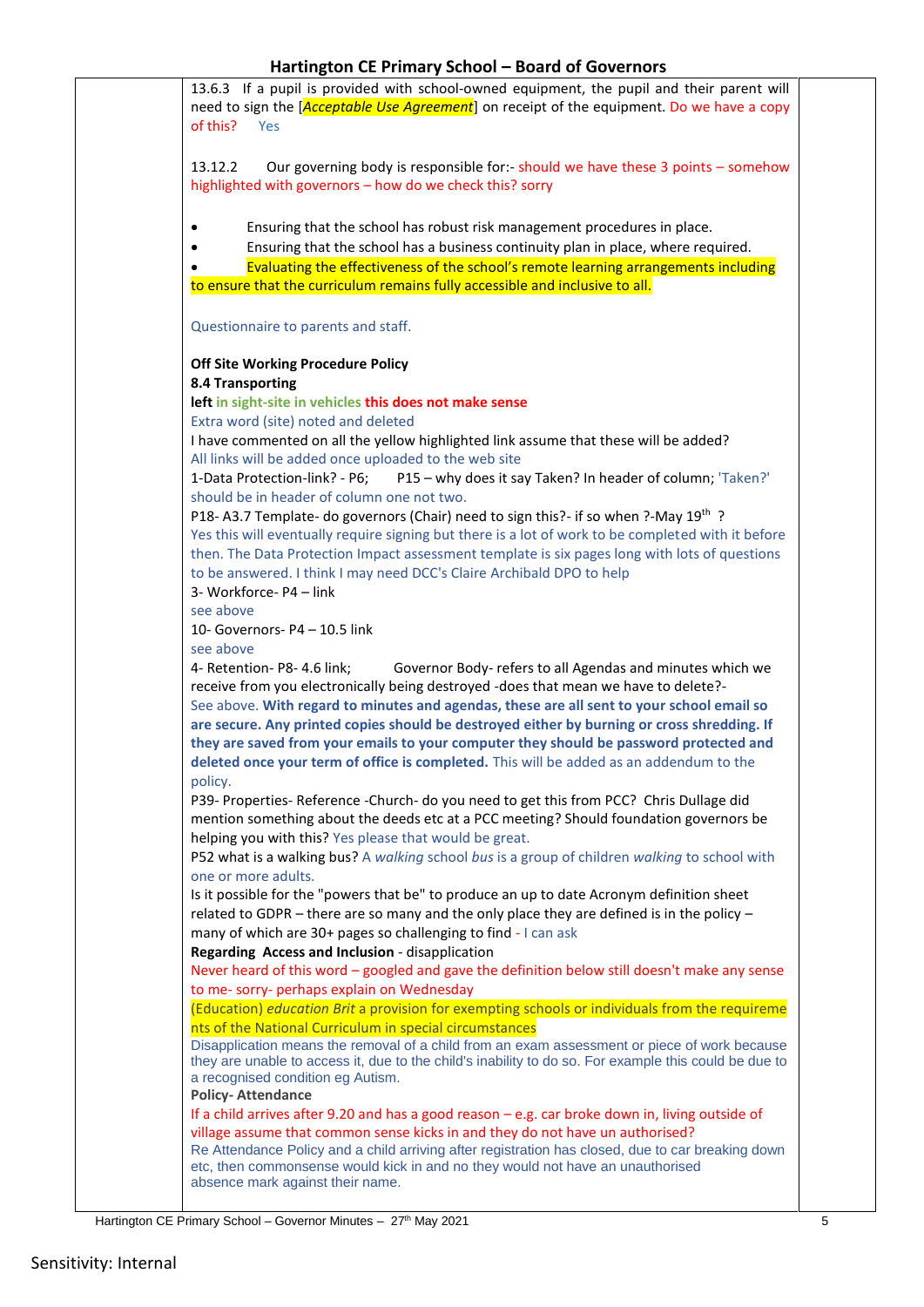|                | All policies were approved via email during the period of time and re-affirmed during<br>the FGB meeting. All policies are to be uploaded to the web site ASAP by JF.                                                                                                                                                                                                                                                                                                                                                                                                                                                                                                                                                                                                                                                                                                                                                                                                                                                                                                                                                                                                                                                                                                                                                                                                                                                                                                                                                                                                                                                                                                                                                                                                                                                                                                                                                                                                                                                                                                                                                                                                                                                                                                                                                                                                                                                                                                                                     | JF |
|----------------|-----------------------------------------------------------------------------------------------------------------------------------------------------------------------------------------------------------------------------------------------------------------------------------------------------------------------------------------------------------------------------------------------------------------------------------------------------------------------------------------------------------------------------------------------------------------------------------------------------------------------------------------------------------------------------------------------------------------------------------------------------------------------------------------------------------------------------------------------------------------------------------------------------------------------------------------------------------------------------------------------------------------------------------------------------------------------------------------------------------------------------------------------------------------------------------------------------------------------------------------------------------------------------------------------------------------------------------------------------------------------------------------------------------------------------------------------------------------------------------------------------------------------------------------------------------------------------------------------------------------------------------------------------------------------------------------------------------------------------------------------------------------------------------------------------------------------------------------------------------------------------------------------------------------------------------------------------------------------------------------------------------------------------------------------------------------------------------------------------------------------------------------------------------------------------------------------------------------------------------------------------------------------------------------------------------------------------------------------------------------------------------------------------------------------------------------------------------------------------------------------------------|----|
| 9-27/5/2021    | <b>SIAMS</b><br>Following SIAMS training undertaken by TB, MT & JF it is thought that the school will<br>be inspected sometime during the autumn term after the $21^{st}$ September 2021 due to<br>only being 'Satisfactory' at the last inspection. Inspections are usually on a 3/5 -year<br>cycle dependent on the grade the school achieves. The school will be inspected<br>through its Christian Values and Vision and how they drive the school forward in all<br>aspects of school life. All stakeholders (Parents, Children, Staff and Governors) should<br>be able to evidence how they know the school and it's Vision. The Christian<br>Distinctiveness should be evident throughout the school, policies, web site etc. They<br>will look at how we choose the charities we support and if they reflect the vision and<br>ethos, also if the children know why we support the chosen charities. The inspectors<br>will look at RE and Collective Worship and how they are integrated into school life and<br>the curriculum throughout the school.<br>Derby Diocese will inform the school of the time scale of the inspection, the inspector<br>and make a request for the documentation required etc. The final grade will be<br>confirmed by an independent panel in London before being issued. This is different to<br>previous inspections where the Diocese of Derby would make to overall grading. The<br>process is now more in line with Ofsted and their format of inspection. It is thought<br>that the Ofsted inspection might also be in autumn 2021 but more likely to be spring<br>2022 as the school has a grading of good.<br>The SIAMS inspectors will speak to pupils without staff being present and the answers<br>pupils give can be very much dependent on how the inspectors asks the questions and<br>relates to them. Governors need to understand the Vision Statement and how the<br>school makes links with the Bible into the local community/country and world events,<br>through the curriculum, charities and projects chosen to complete and ultimately how<br>we make the Vision come alive.<br>Throughout the school staff model behaviour and the vision statements. This is also<br>modelled through Community lunches, and how they have maintained links with<br>elderly community members during the Covid Pandemic. The key element to its<br>success is the schools Collective Worship programme and its content which include<br>'Picture News' |    |
| $10-27/5/21$   | $SIP$ – to be deferred to July meeting<br>TB in process of updating the spring SIP and writing the summer term SIP                                                                                                                                                                                                                                                                                                                                                                                                                                                                                                                                                                                                                                                                                                                                                                                                                                                                                                                                                                                                                                                                                                                                                                                                                                                                                                                                                                                                                                                                                                                                                                                                                                                                                                                                                                                                                                                                                                                                                                                                                                                                                                                                                                                                                                                                                                                                                                                        | TB |
| $11 - 27/5/21$ | <b>SFVS</b><br>The SFVS was completed and circulated to governors prior to the meeting for<br>approval at the FGB meeting. LB proposed the document and KW seconded it. JF is to<br>forward the document to the LA by the 28 <sup>th</sup> May 2021 once signed by the chair of<br>governors.                                                                                                                                                                                                                                                                                                                                                                                                                                                                                                                                                                                                                                                                                                                                                                                                                                                                                                                                                                                                                                                                                                                                                                                                                                                                                                                                                                                                                                                                                                                                                                                                                                                                                                                                                                                                                                                                                                                                                                                                                                                                                                                                                                                                             | JF |
| $12 - 27/5/21$ | <b>Premises</b><br>Report re-premises sent out prior to meeting to update Governors on flood work<br>(copy on file). No questions were raised but they thanked TB for keeping them<br>informed.                                                                                                                                                                                                                                                                                                                                                                                                                                                                                                                                                                                                                                                                                                                                                                                                                                                                                                                                                                                                                                                                                                                                                                                                                                                                                                                                                                                                                                                                                                                                                                                                                                                                                                                                                                                                                                                                                                                                                                                                                                                                                                                                                                                                                                                                                                           |    |
| $13 - 27/5/21$ | Correspondence<br>A list of all the correspondence since March 2021 and May 2021 was forwarded to<br>governor and read out to the governors. (All letters on file).                                                                                                                                                                                                                                                                                                                                                                                                                                                                                                                                                                                                                                                                                                                                                                                                                                                                                                                                                                                                                                                                                                                                                                                                                                                                                                                                                                                                                                                                                                                                                                                                                                                                                                                                                                                                                                                                                                                                                                                                                                                                                                                                                                                                                                                                                                                                       |    |
| 14-27/5/21     | <b>Web Site</b>                                                                                                                                                                                                                                                                                                                                                                                                                                                                                                                                                                                                                                                                                                                                                                                                                                                                                                                                                                                                                                                                                                                                                                                                                                                                                                                                                                                                                                                                                                                                                                                                                                                                                                                                                                                                                                                                                                                                                                                                                                                                                                                                                                                                                                                                                                                                                                                                                                                                                           |    |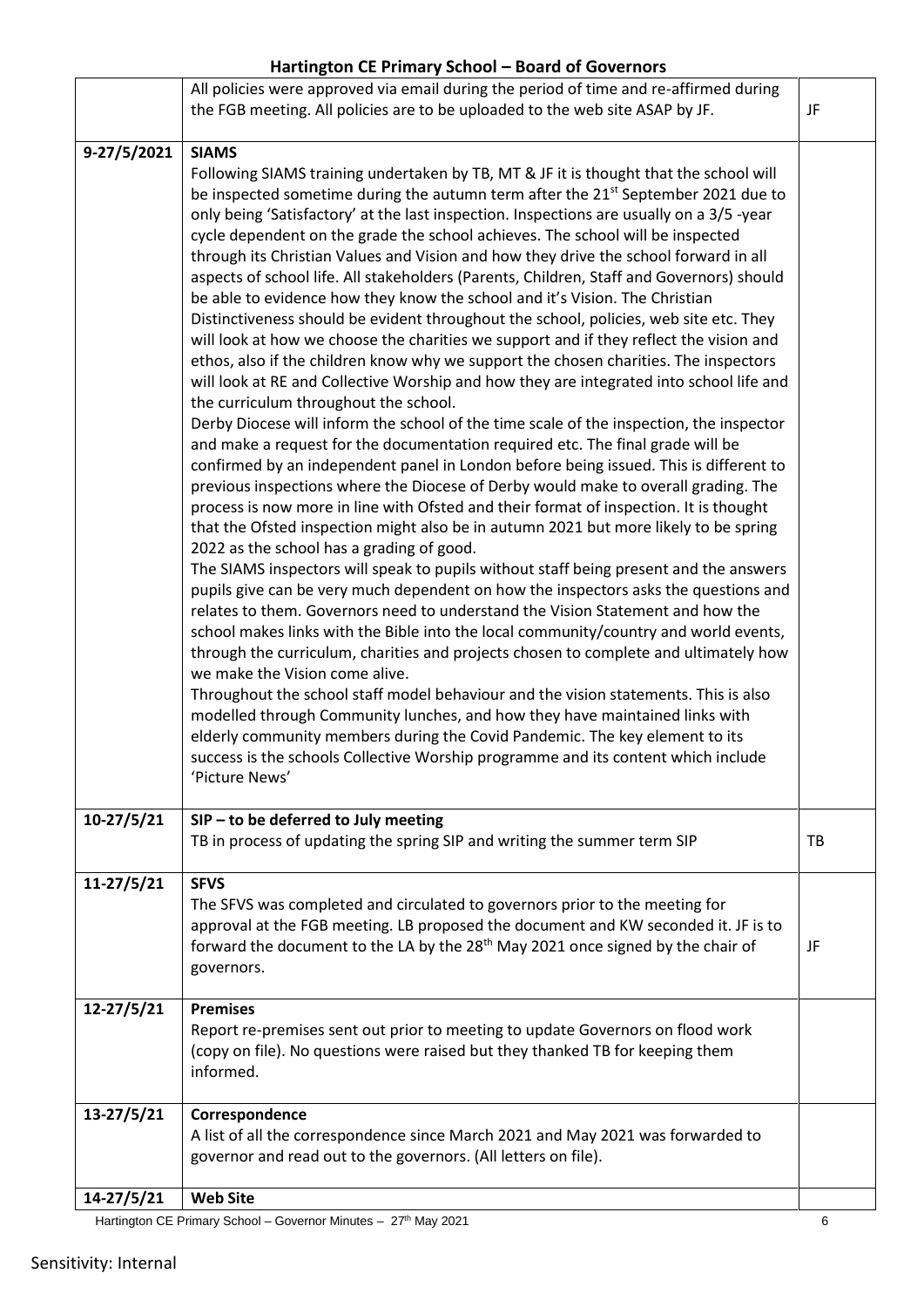|              | It was felt that the welcome page on the web site will require a 'face lift' before<br>SIAMS & Ofsted inspection are undertaken. JF also reported that she was still waiting<br>for some governors to send her information to update their information.                                                                                                                                                                                                                                                                                                                                                                                                                                                                                                                                                                                                                                                                                                                                                                                                                                                                                                                                                                                                                                                                                                                                                                                                                                                                                                                                                                                                                                               |          |
|--------------|-------------------------------------------------------------------------------------------------------------------------------------------------------------------------------------------------------------------------------------------------------------------------------------------------------------------------------------------------------------------------------------------------------------------------------------------------------------------------------------------------------------------------------------------------------------------------------------------------------------------------------------------------------------------------------------------------------------------------------------------------------------------------------------------------------------------------------------------------------------------------------------------------------------------------------------------------------------------------------------------------------------------------------------------------------------------------------------------------------------------------------------------------------------------------------------------------------------------------------------------------------------------------------------------------------------------------------------------------------------------------------------------------------------------------------------------------------------------------------------------------------------------------------------------------------------------------------------------------------------------------------------------------------------------------------------------------------|----------|
| 3-27/5/2021  | Head Teachers report - Verbal<br>TB reported that the curriculum reports etc and what she was about to report in the<br>next section would have been in her Head Teacher Report but she felt it was easier to<br>talk through than write a report.                                                                                                                                                                                                                                                                                                                                                                                                                                                                                                                                                                                                                                                                                                                                                                                                                                                                                                                                                                                                                                                                                                                                                                                                                                                                                                                                                                                                                                                    |          |
| 4-27/5/2021  | Finance/Budget year 2021/22                                                                                                                                                                                                                                                                                                                                                                                                                                                                                                                                                                                                                                                                                                                                                                                                                                                                                                                                                                                                                                                                                                                                                                                                                                                                                                                                                                                                                                                                                                                                                                                                                                                                           |          |
| (4B)<br>(4C) | <b>Flexi Learning</b><br>TB reported that she had spoken to the head teacher at Castleton regarding Flexi<br>learning and she had said that although it had boosted her attendance figures and<br>saved her school she wouldn't recommend it. She felt that it was mainly due to the<br>location of the school and that Hartington was not ideally placed as we were so close<br>to the Staffordshire border where Hollinsclough Primary School is located, who also<br>undertake flexi learning. The head teacher also stated that she found flexi learning<br>pupils at time destabilised the structure of the school day and had a profound impact<br>on attendance figures.<br>AI felt that parents had also had a reality check since having to home school during<br>the pandemic and that more parents are continuing to working from home, so would<br>find it difficult to support their child's education. Through discussions with parents of<br>full time pupils in schools where flexi learning takes place, It was commented on by<br>them that it was more difficult to engage these parents in other aspects of school life<br>ie: fundraising, external events etc.<br>In the past it had been suggested that we should target the new houses being built in<br>Harpur Hill at Buxton, as the schools around there are already oversubscribed. School<br>newsletters were taken to the show rooms for estate agents to distribute. The school<br>supplying transport may be an option and the logistics (cost, demand, travel time etc)<br>of this need to be investigated.<br>'Life Wise'<br>This is a PSHE programme that the school is looking into purchasing at a cost of £1699 | ?        |
|              | for the period of six years, paid in two instalments. The programme has lesson plans<br>to support the teaching of the PSHE curriculum plus the delivery of the sex education.<br>Governors were happy to approve the purchasing of the programme in theory but<br>wanted the school to do a little more investigating into the company. Therefore, JF is<br>to check them out on 'Company House'. If everything checks out governors gave their<br>permission to proceed with the purchasing of 'Life Wise'. AI proposed and JD<br>approved. LB said that we could probably support the cost from the SSPF funding. JF is<br>to look into how much is left. It was also queried as to if the PTA could help with the<br>cost. JF didn't see why not and PTA members would need to be asked for their<br>approval.<br>6:30 LB left the meeting due to a conference call.                                                                                                                                                                                                                                                                                                                                                                                                                                                                                                                                                                                                                                                                                                                                                                                                                              | JF<br>JF |
| (AA)         | Staffing - A copy of the confidential minutes are available in school for Governors to<br>read.<br>A Finance meeting was arranged for Wednesday 9th June to discuss the budget<br>further when all staffing will be reviewed.                                                                                                                                                                                                                                                                                                                                                                                                                                                                                                                                                                                                                                                                                                                                                                                                                                                                                                                                                                                                                                                                                                                                                                                                                                                                                                                                                                                                                                                                         |          |
|              | What we have achieved tonight that will make a difference<br>The redeployment of staffing to make savings on the 2021/22 budget due to a<br>fall in numbers on role.<br>The purchase of a PSHE, Sex education programme (Life-Wise) to support the                                                                                                                                                                                                                                                                                                                                                                                                                                                                                                                                                                                                                                                                                                                                                                                                                                                                                                                                                                                                                                                                                                                                                                                                                                                                                                                                                                                                                                                    |          |